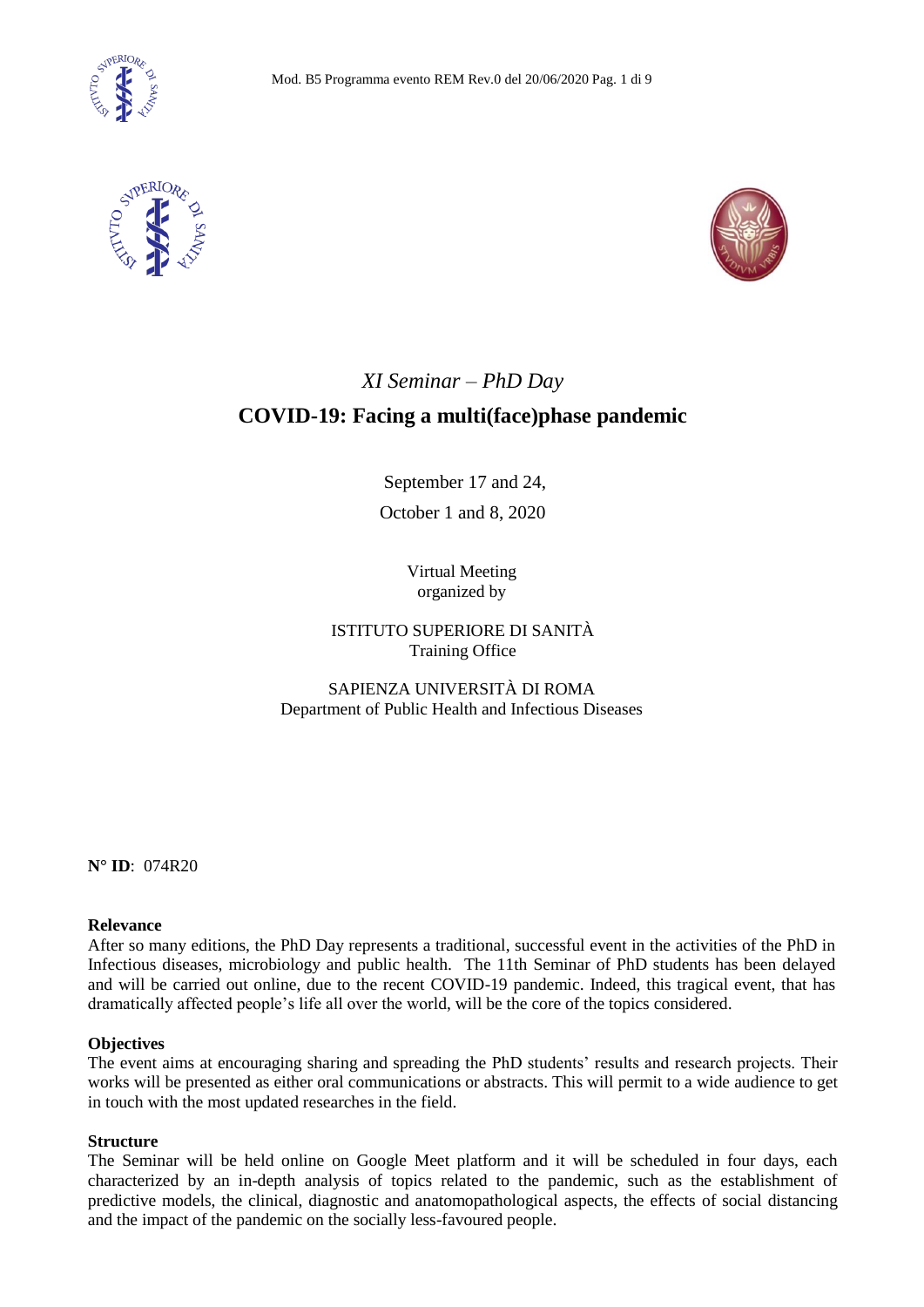

# **PROGRAMME**

### **Thursday, September 17, 2020**

8.30 Log into the platform

PRELIMINARY WELCOME **Alfonso Mazzaccara** Training Office, Istituto Superiore di Sanità, Rome, Italy **Anna Rita Vestri**, **Paolo Villari**, **Stefano D'Amelio** Department of Public Health and Infectious Diseases, Sapienza University of Rome, Rome, Italy

#### **Session 1**

# *EPIDEMIOLOGICAL AND MATHEMATICAL MODELLING OF SARS-CoV-2 INFECTION* Chairpersons: **Arianna Di Rocco, Ilaria Bellini**

- 9.00 Lecture *Surveillance of Covid-19 in Italy* **Patrizio Pezzotti**
- 9.30 Lecture *Nowcasting the Italian epidemic outbreak of SARs-CoV-2* **Alessio Farcomeni**
- 10.00 Lecture *The study of Covid-19 in small municipalities and the problem of communicating scientific results to a large audience* **Giovanna Jona Lasinio**

#### PHD CANDIDATES' COMMUNICATIONS (10.30-13.30)

*Unexpected increase of myocardial extracellular volume fraction in low cardiovascular risk HIV patients: a new cardiovascular risk marker?* **Cristian Borrazzo**

*Validation of a score system in the management of litigation related to healthcare-related infections. Applicability in the context of private health* **Shima Gholamalishahi**

*Patient involvement in research: the role of cystic fibrosis patient organizations across Europe* **Vittorio Gatto**

*The effect of physical activity on lifestyle and quality of life in patients with Alzheimer's disease* **Luigi Graziano**

*Neurotoxic compounds in freshwater: a new rapid toolscreen with zebrafish embryo* **Ines Lacchetti**

*Occurrence, distribution and ecology of* Anopheles *mosquitoes and risk of malaria re-emergence in Italy*

**Fabrizio Montarsi**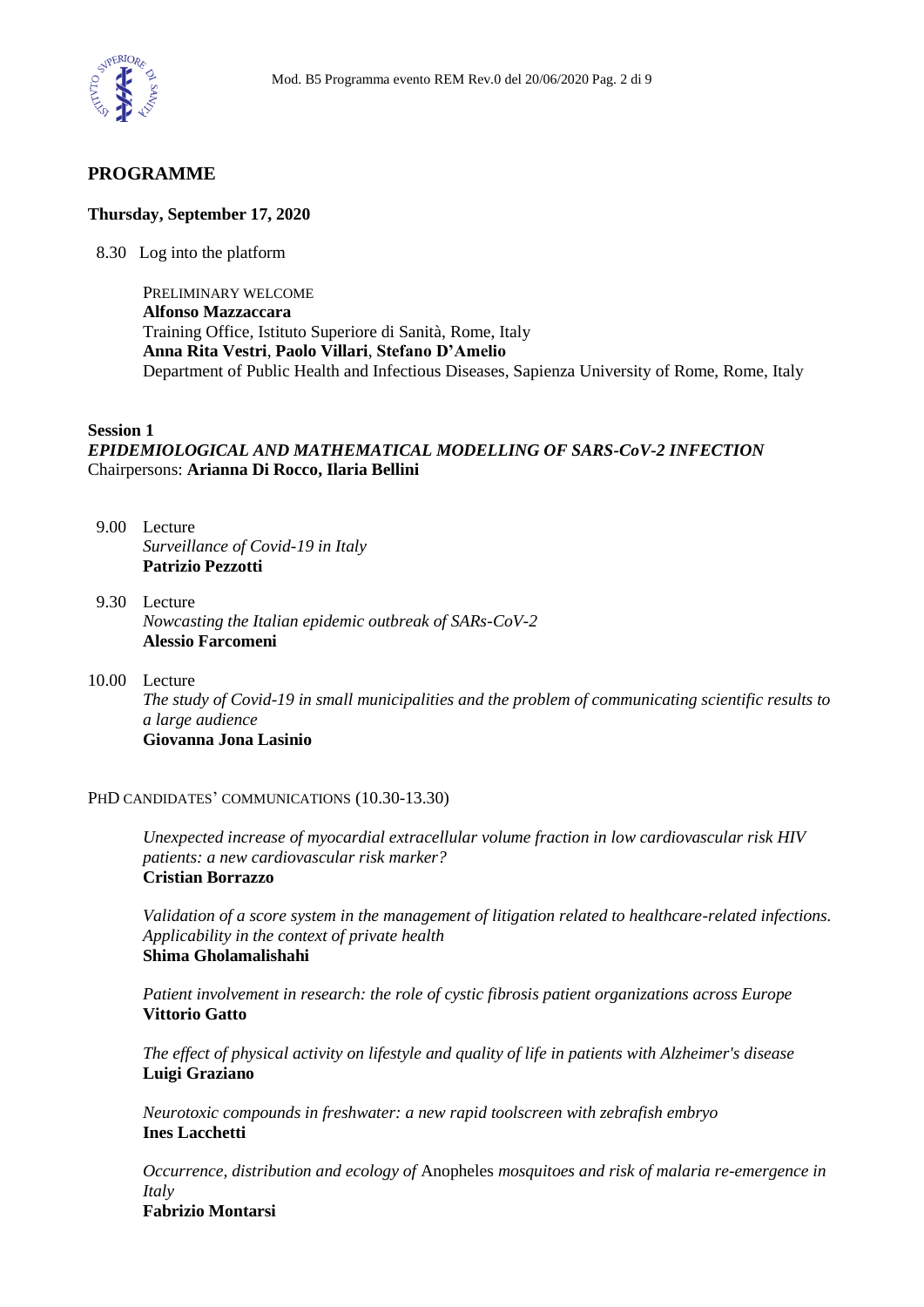

*Local policies for access to healthcare of migrants in Italy. A subset of indicators monitoring regional implementation of national law* **Valentina Pettinicchio**

*Population risk assessment to the atmospheric particulate in Terni area by high spatial resolution mapping of the sources contributions* **Eva Pietrantonio**

*Epidemiological study of HEV prevalence in patients suffering from Amyotrophic Lateral Sclerosis (ALS) or Chronic Inflammatory Demyelinating Polyneuropathy (CIDP)* **Marco Rivano Capparuccia**

C*OVID-19 control: lessons from the "Palazzo Pecile" outbreak in Rome* **Annalisa Rosso**

*Identification of human cytochrome P450 isoforms in phosmet bioactivation and metabolic interactions with chlorpyrifos* **Nicoletta Santori**

*E-Learning courses at Italian national Institute of Health: characteristic of dropout participants* **Nordino Sulemane**

*Mathematical modelling of flying-mosquitoes dispersal: a PDE based approach* **Chiara Virgillitto**

# **Thursday, September 24, 2020**

8.30 Log into the platform

PRELIMINARY WELCOME **Anna Teresa Palamara**, **Claudio Maria Mastroianni**, **Stefano D'Amelio** Department of Public Health and Infectious Diseases, Sapienza University of Rome, Rome, Italy

## **Session 2**

*CLINICAL AND IMMUNOLOGICAL FEATURES OF COVID-19*  Chairpersons: **Sara Buezo Montero, Valentina Perri** 

- 9.00 Lecture *Immune response to SARS-CoV-2: pros and cons* **Andrea Cossarizza**
- 9.30 Lecture *Phase I and entering the next phases of Covid-19: microbiological and public health aspects* **Paola Stefanelli**

## PHD CANDIDATES' COMMUNICATIONS (10.30-13.30)

*In-vitro study of the synergistic activity of n-acetylcysteine associated with β-lactam antibiotics against New Delhi metallo-beta-lactamase producing Enterobacteriaceae* **Dania Al Ismail**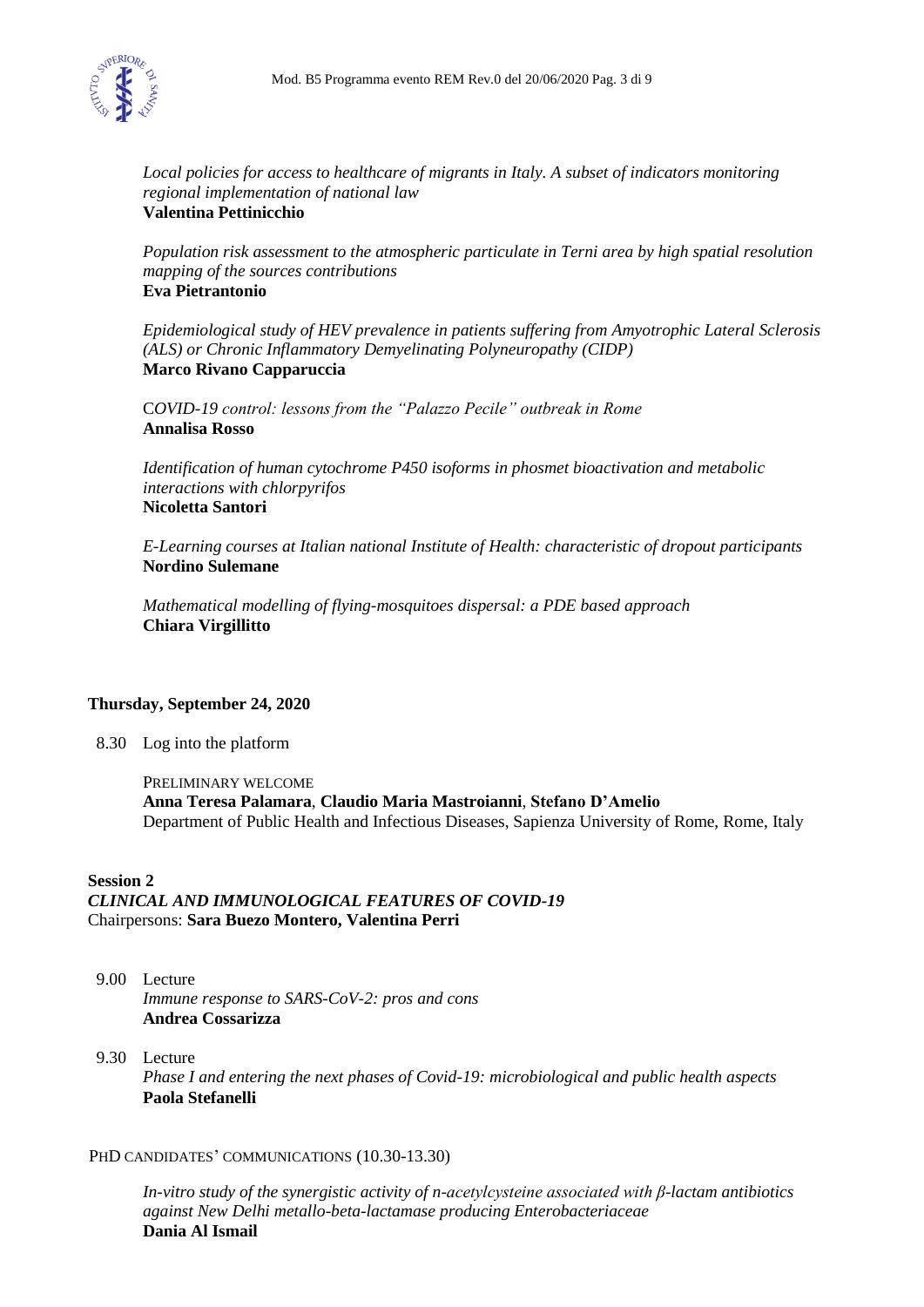

*Validation of human IgG response to* Aedes *salivary proteins as a novel markers of human exposure to* Aedes albopictus

**Sara Buezo Montero**

*Genotypic and phenotypic characterization of* staphylococci *from atopic dermatitis patients* **Antonietta Lucia Conte**

*Personalised exercise training programme for HIV-infected patients: effects on exercise tolerance and immune activation* **Marcello Di Paolo**

*Impact of* chlamydia trachomatis *on human Sertoli cells in the etiopathogenesis of male infertility* **Simone Filardo**

*Impact of antiretroviral therapy on gut CD4 T cells activation: differences between naïve and longterm treated HIV-1 infected patients*

**Giuseppe Pietro Innocenti**

*Glia-neuron crosstalk during-HSV-1 infection* **Olga Kolesova**

*Evolution of fibrosis indexes, liver function and carbohydrate and lipid metabolism in patients with chronic hepatitis C who have eradicated the infection* **Simone Lanini**

 *Psycosexual health and systemic, mucosal immune activation in HIV-infected art suppressed and uninfected women: evaluation of biomarkers and environmental stimuli* **Parni Nijhawan**

*Studying of extracellular proteins of* Aspergillus **Anastasia Orekhova**

*Ureaplasma spp Infection in Solid Organ Transplant: Prospective Clinical Study* **Paolo Pavone**

*Infectious risk in Ocrelizumab-treated multiple sclerosis patients* **Valentina Perri**

*Limited impact of Long Lasting Insecticide Treated Nets (LLINs) on malaria transmission in a rural village of Burkina Faso: the role of mosquito behavioural plasticity* **Eleonora Perugini**

*First draft of a miRNA catalogue from* Anisakis Pegreffii *infective third-stage larvae and exosomesenriched fraction* **Antonella Pizzarelli**

*Lactoferrin against inflammatory and iron disorders in different infection models* **Luigi Rosa**

*Gram-negative septic thrombosis in critically ill patients: a retrospective case-control study* **Martina Spaziante**

*The burden of infections in severely injured trauma patients admitted to the intensive care unit* **Tiziana Tieghi**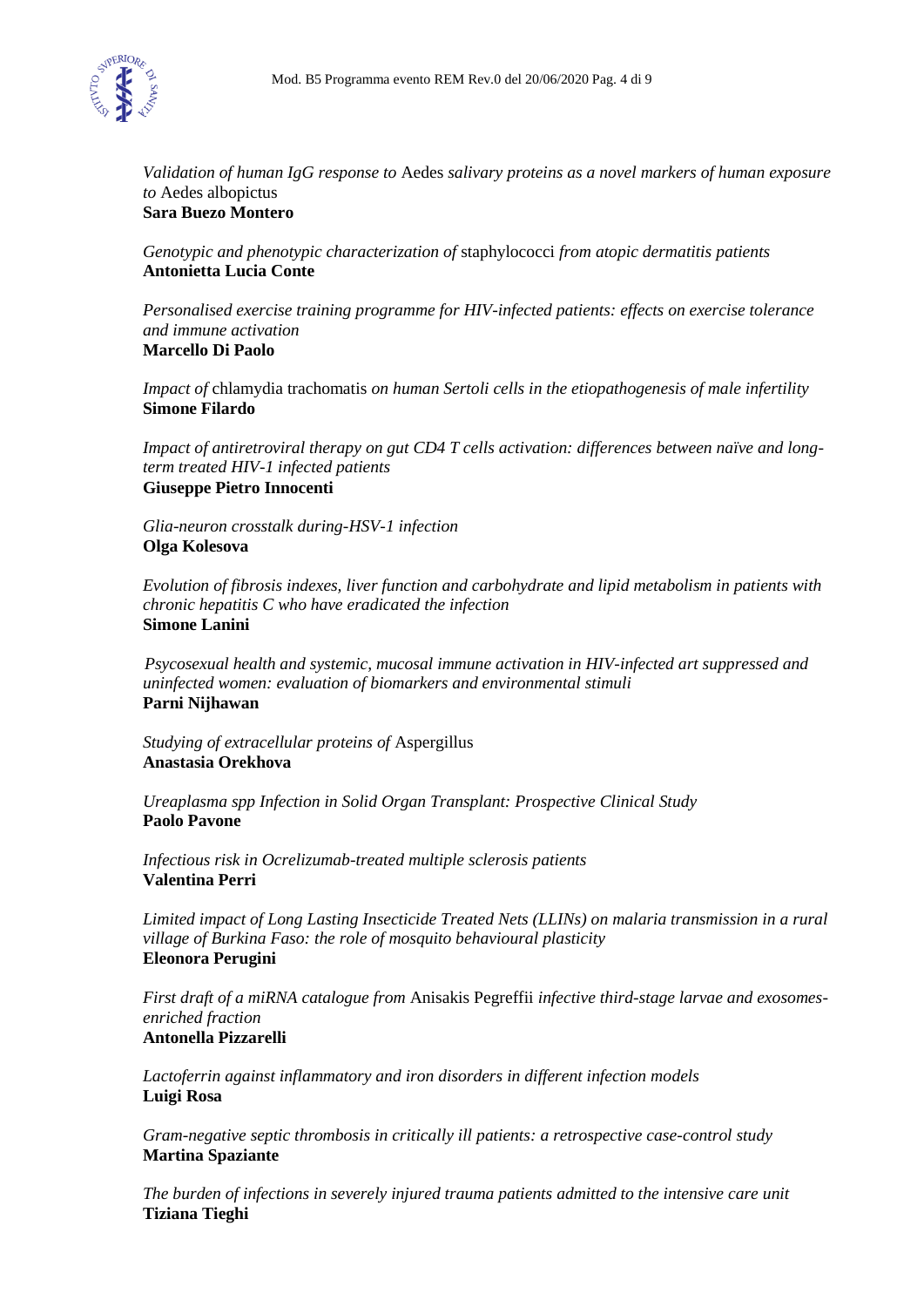

*Characterization of invasive* Neisseria meningitidis *serogroup C isolated in Italy* **Paola Vacca**

## **Thursday, October 1, 2020**

8.30 Log into the platform

PRELIMINARY WELCOME **Ciro Villani** Department of Human anatomy, Histology, Forensic medicine and Orthopedics, Sapienza University of Rome, Rome, Italy **Vittorio Fineschi**  Department Section of Medical Law, Sapienza University of Rome, Rome, Italy **Stefano D'Amelio** Department of Public Health and Infectious Diseases, Sapienza University of Rome, Rome, Italy

## **Session 3** *COVID-19 LEGAL ISSUES* Chairpersons: **Livia Besi, Felice Marco Damato, Roberta Tittarelli**

9.00 Lecture

*Science that lights up the dark: the contribution of Pope John XXIII Hospital in the battle against COVID-19* **Andrea Gianatti**

### 9.30 Lecture

*Hospital emergency assistance procedures for victims of violence and abuse: the experience of Sant'Andrea Hospital before and after lockdown* **Simona Abate**

#### PHD CANDIDATES' COMMUNICATIONS (10.00-13.00)

*Caffeine consumption in professional, amateur athletes and cadaver, as representative of general population: toxicological evidences, co-use of other substances and potential mechanisms of damage* **Simone Cappelletti**

*Effect-based methods for monitoring and assessment of aquatic ecosystems* **Mario Carere**

*Correlations between Rorschach and WAIS-IV in subjects with intellectual disability* **Felice Marco Damato**

R*eview about application of law 24/2017 (Gelli) during the first three years since its entry in force* **Umberto De Gennaro**

*Multiple implications of Post Mortem Computed Tomography (PMCT) in the forensic approach to charred bodies*

**Massimiliano Dell'Aquila**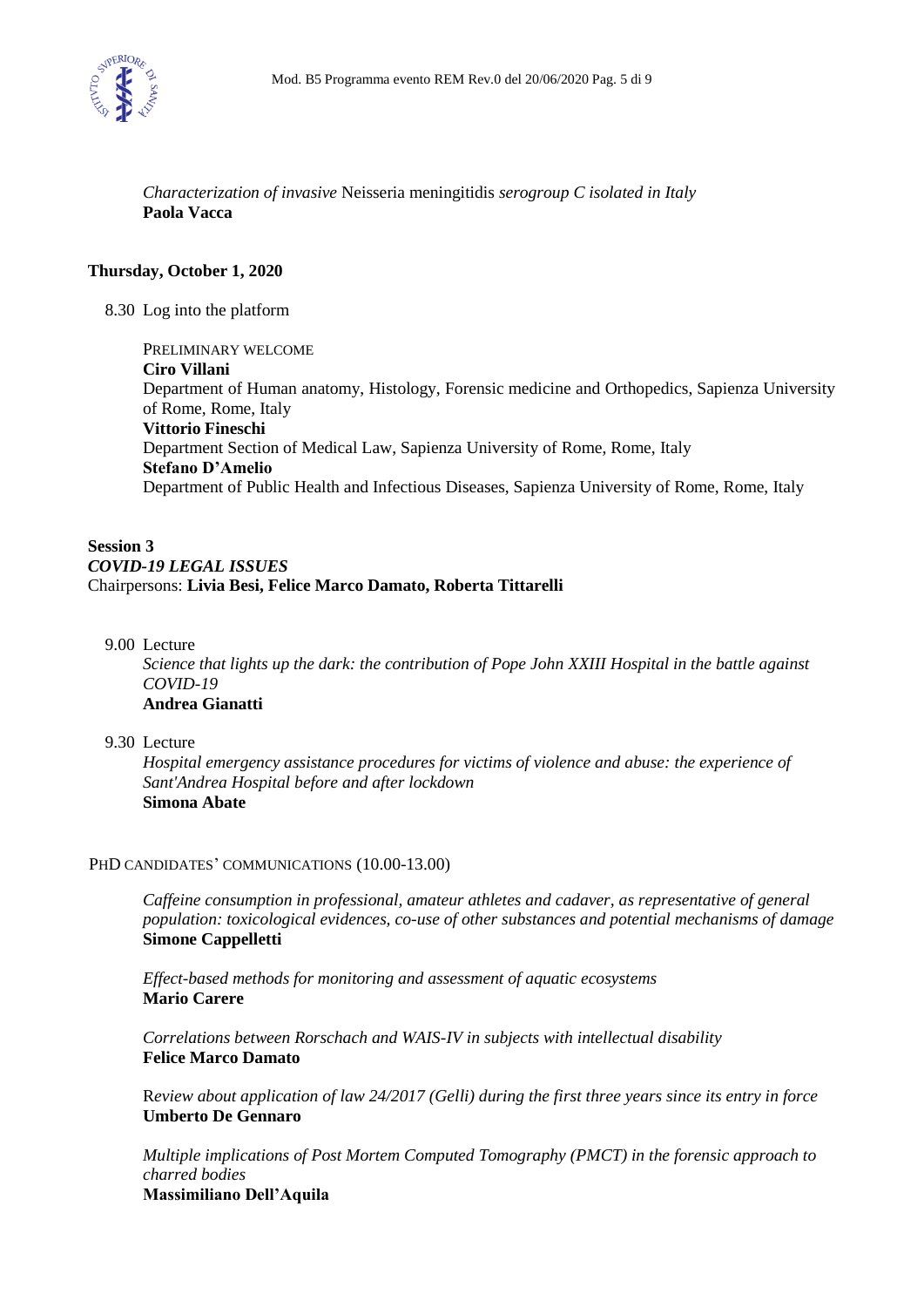

#### *Patient safety: claims analysis and clinical risk management* **Mariantonia Di Sanzo**

*Regulation of miRNAs as a new tool for cutaneous vitality lesions demonstration in ligature marks in deaths by hanging* **Aniello Maiese**

*Exhumation of unidentified bodies at the cemetery of Rome: ongoing identification* **Chantal Milani**

*Sudden Cardiac Death (SCD): looking for predictive genetic markers* **Angelo Montana**

*Post-Mortem Cardiac-Magnetic Resonance (PMCMR): a novel diagnostic tool in Arrhythmogenic Right Ventricular Cardiomyopathy (ARVC)* **Alessandro Santurro**

*The fear of the unknown: the impact of COVID-19 lockdown on the use of legal and illegal psychotropic substances* **Roberta Tittarelli**

*Toxicological and legal aspects on road safety* **Fabio Vaiano**

## **Thursday, October 8, 2020**

8.30 Log into the platform

PRELIMINARY WELCOME **Maurizio Marceca, Paolo Villari**, **Stefano D'Amelio** Department of Public Health and Infectious Diseases, Sapienza University of Rome, Rome, Italy

# **Session 4**

*THE IMPACT OF THE COVID-19 PANDEMIC ON HUMAN RIGHTS*  Chairpersons: **Giulia Civitelli, Giulia Marchetti**

- 9.00 Lecture *Diseguaglianze in salute e pandemia da Sars-Cov-2* **Giuseppe Costa**
- 9.30 Lecture *Tutela della salute dei migranti e pandemia da Sars-Cov-2* **Salvatore Geraci**

#### PHD CANDIDATES' COMMUNICATIONS (10.00-13.00)

*Gender differences and occupational factors for the risk of obesity in the Italian working population* **Giovanna Adamo**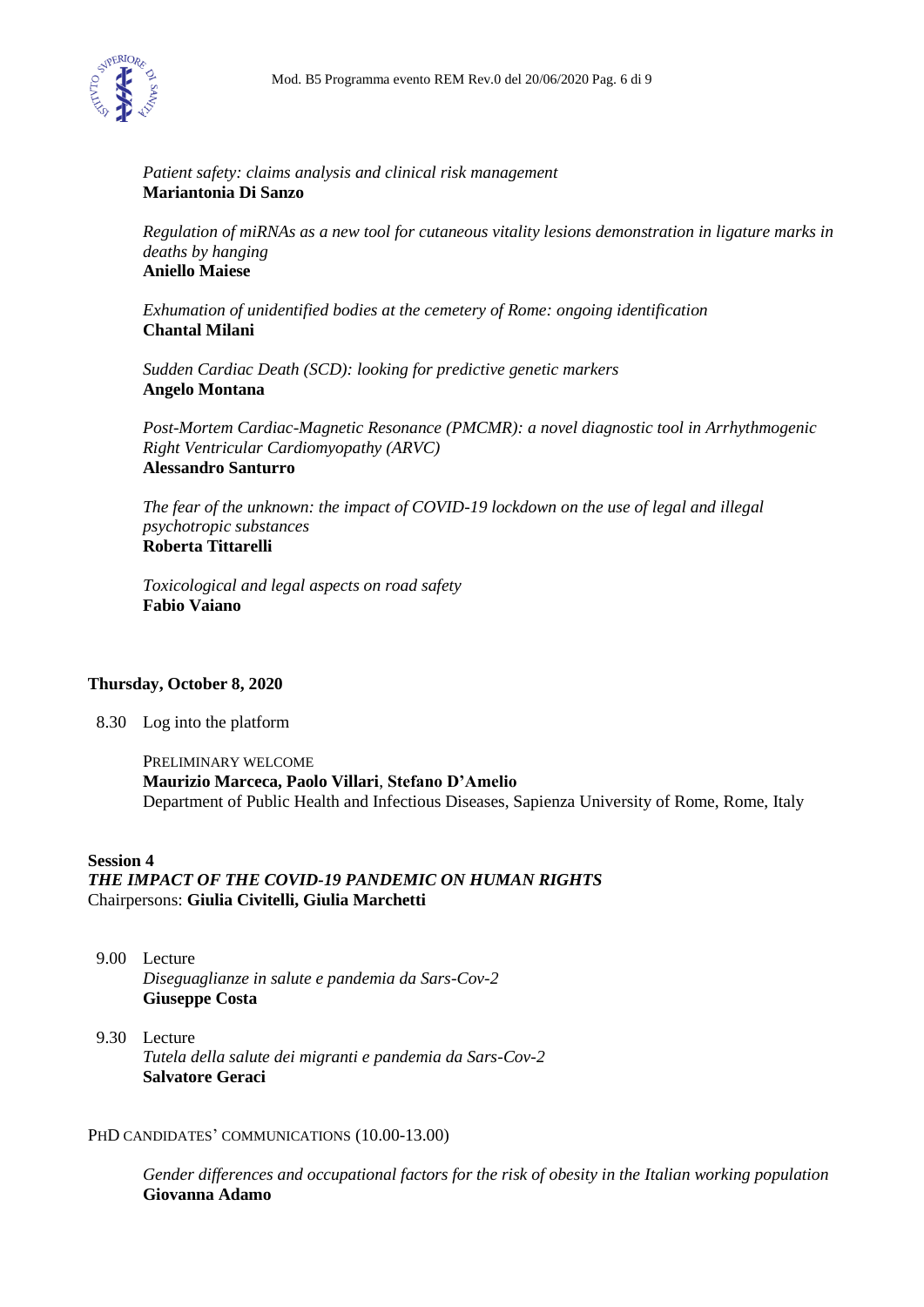

*Integrating climate and environment public datasets in surveillance for early warning* **Laura Amato**

*Global health education in Italian universities* **Giulia Civitelli**

*Mass spectrometric specific detection of Polycyclic Aromatic Hydrocarbons (PAH) in GC/MS-NCI without using auxiliary ionization gas. A method for the analytical determination of PAH correlated with their carcinogenicity*

**Ettore Guerriero**

*Immunization challenges targeting newly arrived migrants* **Giulia Marchetti**

*National monitoring system for patient safety in Italy, consensus based approach and data sources integration*

# **Daniele Mipatrini**

*Implementing health technology assessment for genomic technologies in Italy: network, pathways and methodology* **Erica Pitini**

*Assessment of the social impact of subjective stress in different work populations compared* **Carmina Sacco**

*Determinants of adherence to ART in HIV+ women enrolled in PMTCT program in west and north regions of Cameroon* **Armand Tiotsia Tsapi**

*New synthetic opioids: development of analytical methods for their characterization and quantification by means of (U) HPLC-HRMS/MS* **Flaminia Vincenti**

*The evaluation of palliative care and the needs in primary health care in the city of Vlore* **Juljana Xhindoli**

## **KEYNOTE SPEAKERS**

**Simona Abate** – Emergency Unit, Sant'Andrea Policlinics, Rome, Italy **Andrea Cossarizza** - Department of Medical and Surgical Sciences, University of Modena and Reggio Emilia, Modena, Italy **Giuseppe Costa** - Department of Biological and Clinical Sciences, University of Turin, Turin, Italy **Alessio Farcomeni** - Department of Economy and Finance, University Tor Vergata, Rome, Italy **Salvatore Geraci** - Caritas, Rome, Italy

**Andrea Gianatti** – Department of Anatomopathology, Papa Giovanni XXIII Hospital, Bergamo, Italy **Giovanna Jona Lasinio** - Department of Statistical Sciences, Sapienza University of Rome, Rome, Italy **Patrizio Pezzotti** - Department of Infectious Diseases, Italian National Institute of Health, Rome, Italy **Paola Stefanelli** - Department of Infectious Diseases, Italian National Institute of Health, Rome, Italy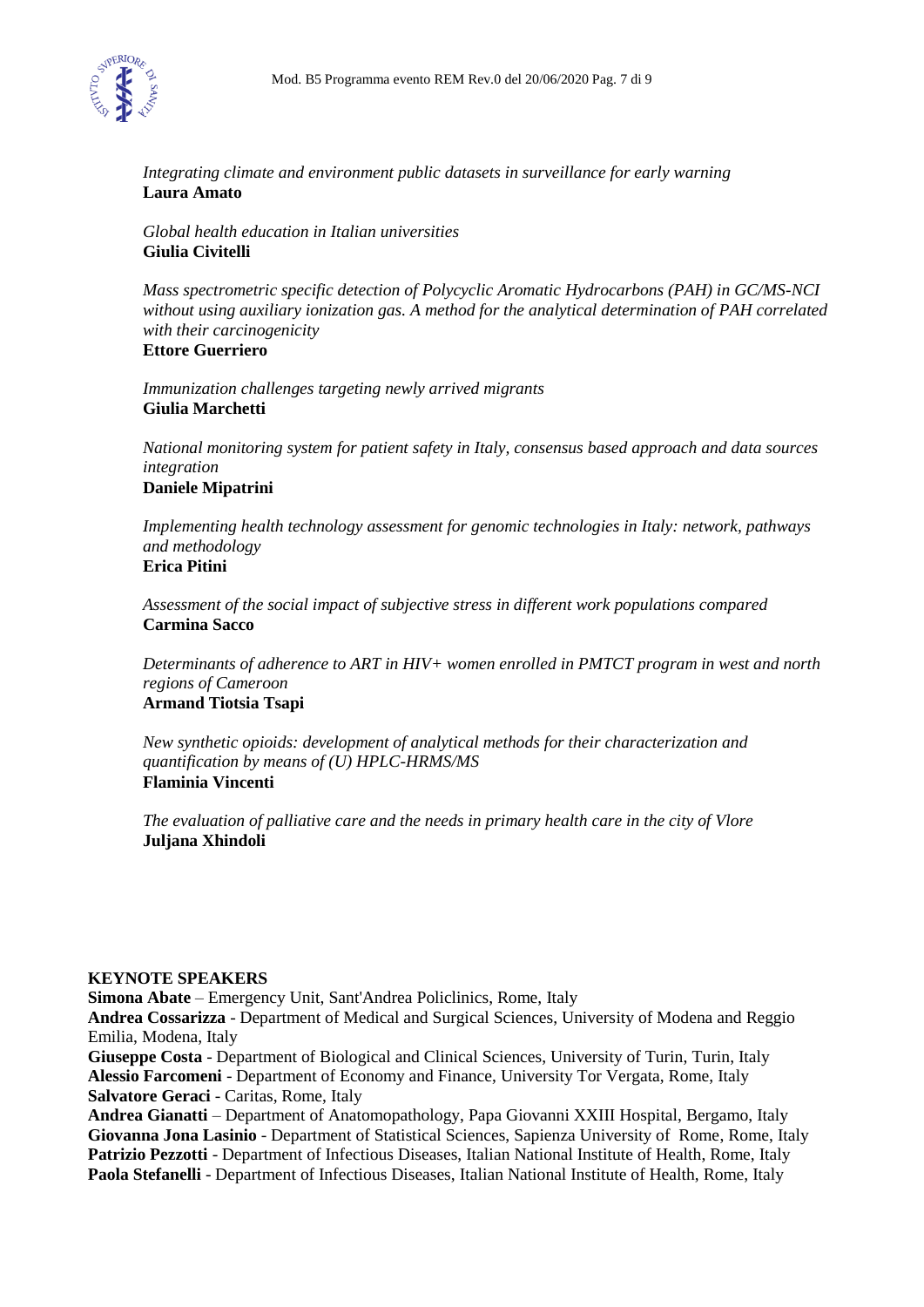

# **Scientific Committee**

STEFANO D'AMELIO Department of Public Health and Infectious Diseases Sapienza University of Rome, Italy Tel. +39 06 49914671; e-mail: [stefano.damelio@uniroma1.it](mailto:stefano.damelio@uniroma1.it)

ALFONSO MAZZACCARA Training Office Istituto Superiore di Sanità, Rome, Italy Tel. +39 06 49904138; e-mail: [alfonso.mazzaccara@iss.it](mailto:alfonso.mazzaccara@iss.it)

## **Scientific Staff**

ILARIA BELLINI, SARA BUEZO MONTERO, GIULIA CIVITELLI, ARIANNA DI ROCCO, VALENTINA PERRI Department of Public Health and Infectious Diseases Sapienza University of Rome, Italy

LIVIA BESI, FELICE MARCO DAMATO, ROBERTA TITTARELLI Department of Anatomical, Histological, Locomotor and Legal Medicine Sciences Sapienza University of Rome, Italy

GIULIA MARCHETTI, National Centre for Global Health (e-mail: [giulia.marchetti@iss.it\)](mailto:giulia.marchetti@iss.it) Istituto Superiore di Sanità, Rome, Italy

ALESSANDRA DI PUCCHIO, Training Office (e-mail: e-mail: [alessandra.dipucchio@iss.it\)](mailto:alessandra.dipucchio@iss.it) Istituto Superiore di Sanità, Rome, Italy

# **Organizing Staff**

SILVIA VENTURINI (tel. +39 06 49694270; e-mail: [silvia.venturini@uniroma1.it](mailto:silvia.venturini@uniroma1.it) Department of Public Health and Infectious Diseases Sapienza University of Rome, Italy

STEFANIA BOCCI (tel.+39 06 49904134; e-mail: [stefania.bocci@iss.it](mailto:stefania.bocci@iss.it)) SILVIA STACCHINI (e-mail: [silvia.stacchini@iss.it\)](mailto:silvia.stacchini@iss.it) PAOLA TACCHI-VENTURI (tel. +39 06 49904121; e-mail: [paola.tacchiventuri@iss.it\)](mailto:paola.tacchiventuri@iss.it) Training Office, Istituto Superiore di Sanità, Rome, Italy

## **Scientific Moderator**

STEFANO D'AMELIO Department of Public Health and Infectious Diseases Sapienza University of Rome, Italy

# **Technical Moderator**

FELICE MARCO DAMATO Department of Anatomical, Histological, Locomotor and Legal Medicine Sciences Sapienza University of Rome, Italy